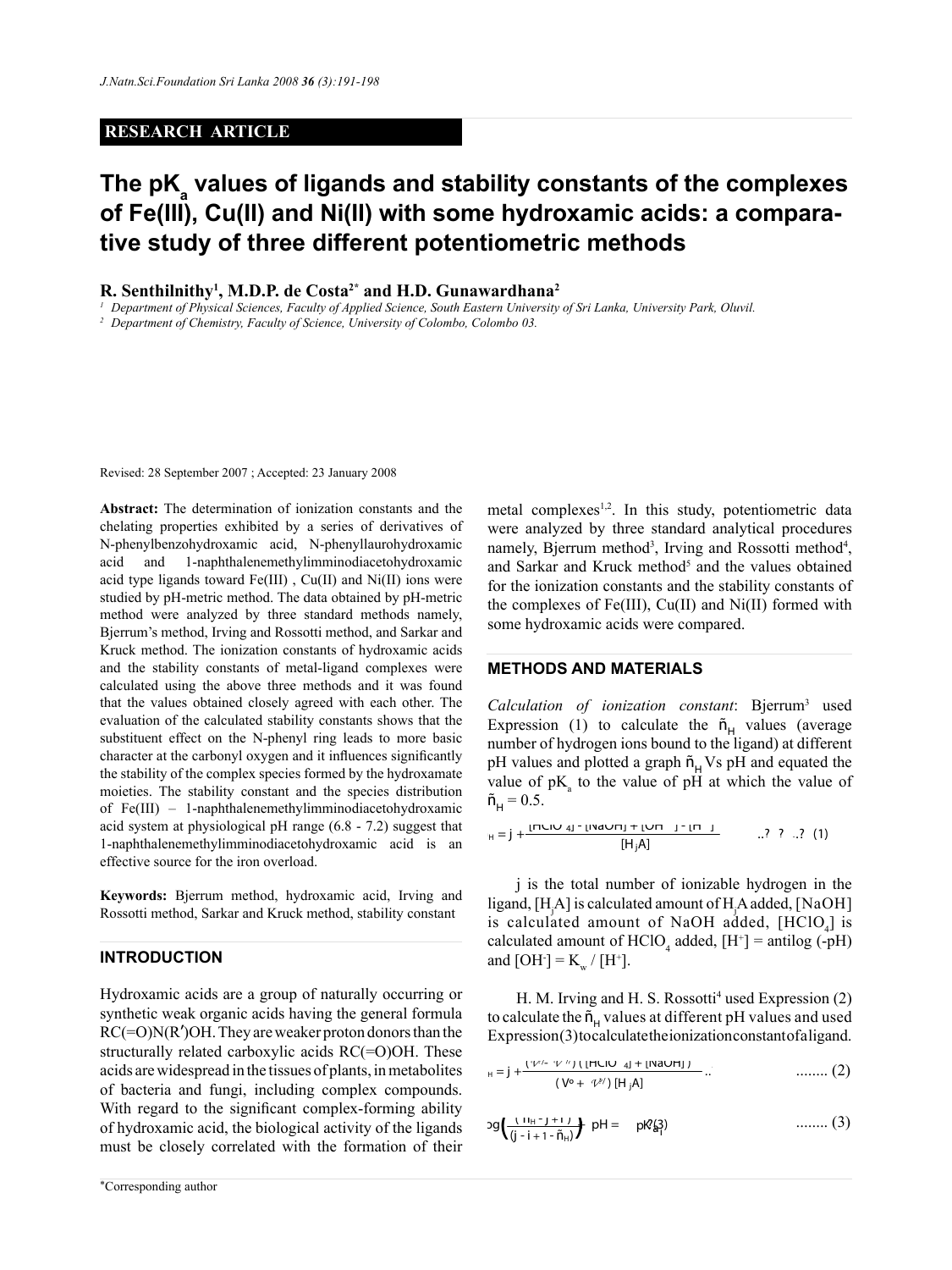where  $V^{\delta}$  is the initial volume of the solution,  $V^{\prime}$  and  $V^{\prime\prime}$ are the volumes of the base used to bring the solutions (i) mineral acid alone and (ii) a mixture of same amount of mineral acid and the ligand to the same pH value.

Theo P.A. Kruck and Bibudhendra Sarkar<sup>5</sup> performed Theo P.A. Kruck and Bibudhendra Sarkar<sup>5</sup> performed<br>a series of titrations of weak acid, each differing in  $C_A$ <br>where C, is the total concentration of ligand in all forms where  $C_{\text{A}}$  is the total concentration of ligand in all forms and used Expression (4) to calculate the values of  $\tilde{n}_{\text{H}}$  at different pH values. **a** s

$$
\tilde{n}_{H} = j - \left(\frac{\partial C_{NaOH}}{\partial C_{A}}\right)_{H}
$$
us.  
11. (4) al  
cii

values. *Calculation of stability constants*: Bjerrum<sup>3</sup> used<br>Expression (5) and (6) to eslaulate the stability constants Expression (5) and (6) to calculate the stability constants Calculation of stability constants: Bjern<br>Calculation of stability constants: Bjern

$$
\tilde{n}_{A} = \frac{T_{A}^{0} ? (T_{H} ? [H]) / \tilde{n}_{H}}{T_{M}^{0}}
$$
 (5)

$$
\frac{?}{i=0} (i - \tilde{n}_A) \beta_i [A]^{-i} = \qquad \qquad \dots \dots \dots \dots \tag{6}
$$

A,  $\stackrel{M}{\sim}$  is the total concentration of metal; M, T<sub>H</sub> is the total where;  $\overrightarrow{A}$  is the total concentration of ligand;  $T_{\rm H}$ , is the total concentration of metal,  $M_{\rm H}$  is the total concentration of proton (bound + unbound) present in the  $\overline{M}$ solution and  $\tilde{n}_A$  is the average number of ligands bound per metal.

> Irving and Rossotti<sup>4</sup> used Expression (2), (7), (8) and stability constants values<br>  $j$ <br>  $\frac{\beta^{H}[H]}{(\gamma^{0} + \alpha^{2H})}$

(9) to calculate the stability constants values.  
\n
$$
A = -\log[A] = \log \left\{ \frac{\sum_{i=0}^{j} \beta_i^H [H]^i}{T_A^0 ? \overline{n}_A T_M^0} \left( \frac{(V^0 + T^2 / U^0)}{V^0} \right) \right\} \dots ? ? ? \dots ? \quad (7) \text{ stock solution}
$$
\n
$$
\log K_i = pA - \log \left( \frac{(i - \overline{n}_A)}{(\overline{n}_A - i + 1)} \right) \dots ? ? ? ? ? ? \quad (7) \text{ since the program is a list. All mean\n
$$
\overline{n}_A = \frac{(T^{2/III} - T^0) / ([HClO_A] + [NaOH])}{(V^0 + T^0)^2 \overline{n}_H T_M^0} ? . (9) \qquad 0.25 \text{ mol dm}^{-3}
$$
\n
$$
\text{intations were} \qquad \text{of } 2.0-12.5 \text{ on } 3.5 \text{ rad}
$$
$$

$$
pM + rA + qH \xrightarrow{\mu r_1} MpHqA \rR
$$
  
\n
$$
pA_i = pA_0 ?j pH_i + \sum_{i=1}^{j} pK_{a_i+1} \int_{pH_0}^{pH_1} \left( \frac{\partial C_{Na0H}}{\partial C_A} \right)_H dpH. ? \rL \dots \dots \dots \dots (10)
$$

$$
M_{i} = pM_{0} + \int_{pH_{0}^{T}} \left( \frac{\partial C_{NaOH}}{\partial C_{M}} \right)_{H} dpH? \tag{11}
$$

$$
?_{\text{pqr}} = \frac{[M \text{pHqA}_{1}]}{[M]^{\text{p}}[H]^{\text{q}}[A]^{\text{r}}^{2}}.
$$
 (12)

$$
(C_M ? [M_i]) = ? p?_{pqr} [M_i]^p [H_i]^q [A_i]^r
$$
 ?

where  $V$ <sup>*////</sup>* is the volume of base used to bring the</sup> mixture of solution mineral acid, ligand and metal ion to a same pH value,  $K<sub>i</sub>$  is the stepwise stability constant and  $\beta$ <sub>i</sub> is the overall stability constant.

formed Sarkar and Kruck<sup>5</sup> used Expression (10), (11), (12)<br>log in  $C =$  and (13) to calculate the stability constants and species and (13) to calculate the stability constants and species distribution of the complexes formed in the following equilibrium.

(5) H NMR spectra were obtained on a Bruker 200 MHz and<br>Notion Marquey 200 MHz instrument. Infrared apostra Varian Mercury-300 MHz instrument. Infrared spectra *Experimental*: Potentiometric titrations were performed using a Metrohm 702 SM Titrino Auto Titrater and all titrations were thermostated to 25 ºC using a water circulating pump. Metrohm 6.0203.100 combined pH glass electrode was used to collect the experimental data. GBC 932 plus atomic absorption spectrometer was used to measure the concentration of the metal ions in the stock solutions. Absorption spectra were obtained using Jasco V-500 and Helios thermo spectronic spectrophotometer. were recorded on a Thermo Nicolet AVATAR–320 FT/ IR spectrophotometer.

1 prepared with double distilled water. All glassware were soaked overnight in a 5% nitric acid solution and All chemicals were of analytical reagent grade from Aldrich or Merck of highest purity available and used without any further purification, except for vacuum drying. HPLC grade methanol solvent was used in all spectroscopic measurements. The solutions were carefully cleaned with doubly distilled water and dried in a dust-free environment prior to use. The standard stock solutions of iron(III), copper(II) and nickel(II) were prepared from their corresponding sulphate salts. All measurements were carried out at a constant ionic strength using  $0.2$  mol dm<sup>-3</sup> NaClO<sub>4</sub>. Carbonate free NaOH solution of known concentration (about  $(0.25 \text{ mol dm}^3)$  was used as the titrant. The pH-metric  $\frac{d_1 + [NaOH]}{d_1 + [NaOH]}$  ...(9) 0.25 mol dm<sup>3</sup>) was used as the titrant. The pH-metric titrations were performed throughout the pH range of 2.0-12.5 or below the precipitation on samples of



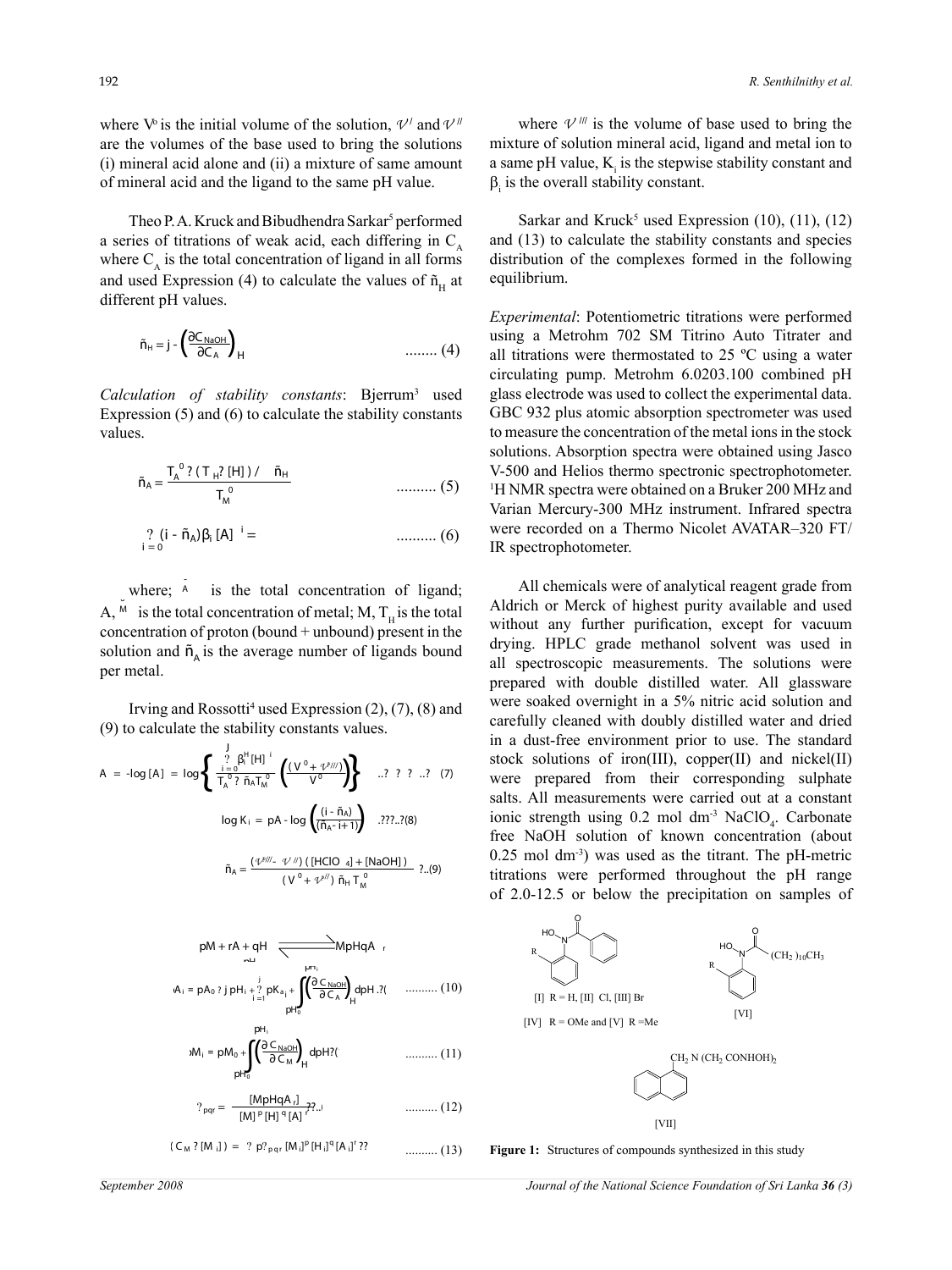100 cm3 . The ligand concentrations were varied in the range of  $1.0 \times 10^{-3}$  mol dm<sup>-3</sup> to  $5.0 \times 10^{-3}$  mol dm<sup>-3</sup>. In all cases, the metal to ligand ratio was maintained greater than 1:5 to avoid hydrolysis and possible polymerization. Since the ligands and also the metal complexes are insoluble in water as well as in water-methanol medium (above  $pH = 7$ ), 1:1 water-ethanol solvent system was maintained throughout the experiment except for N-phenyllauroylhydroxamic acid for which 1:3 waterethanol solvent system was employed.

*Synthesis of compounds [I]-[VI]*: N-phenyllauroylhydroxamic acid [VI], N-phenylbenzohydroxamic acid [I] and its phenyl derivatives such as (o-chloro)phenyl- [II], (o-bromo)phenyl-[III], (o-methoxy)phenyl-[IV] and (o-methyl)phenyl-[V], benzohydroxamic acids were synthesized by the general procedure as described in the literature<sup>6</sup> (reduction of appropriate nitro compound and then coupled with benzoyl chloride for compounds [I]–[V] and with lauroyl chloride for compound [VI]).

*Synthesis of compound [VII]*: Solutions of 1–naphthalenemethylamine  $(2.8 \text{ cm}^3, 0.019 \text{ mol})$  in 50 cm<sup>3</sup> dry acetonitrile and ethylbromoacetate (4.40 cm<sup>3</sup>; 0.04 mol) in 25 cm3 dry acetonitrile were added simultaneously and dropwise over a period of 4 h to a warm magnetically stirred suspension of potassium carbonate (25 g) in 50 cm3 dry acetonitrile. The resulting mixture was refluxed for 16 h on a water bath, cooled to room temperature, concentrated, filtered, and the filtrate was evaporated to dryness under reduced pressure to give 1–naphthalenemethylimminodiethylacetate as an off white product (yield 80%).

A solution of diethyl-1-napthalenemethyliminodiacetate  $(3.0 \text{ g}, 0.01 \text{ mol})$  in absolute ethanol  $(25 \text{ cm}^3)$ was added dropwise while stirring into a solution of hydroxylamine (0.02 mol) in absolute ethanol (30 cm3 ) at pH 8 cooled in an ice-water bath. The resulting solution was stirred for further sixteen hours at ice-water temperature, and filtered. The filtrate was concentrated and cooled in ice-water bath to obtain 1-napthalenemethyliminodiacetohydroxamic acid [VII], as a white product (yield 88%).

#### **Results and Discussion**



**Figure 2:** Resonance structures of phenyl derivatives of N-phenylbenzohydroxamic acid anion

The electron accepting nature of the phenyl group, the substituents of phenyl ring derivatives on the N atom  $(R_{N}$  substituents) reflect a greater effect due to both resonance and inductive effects<sup>7</sup>. Therefore, it can be expected that the superposition of the substituent effects can modify the ionization constant of the chelate and the stability constant of the metal chelates. In this study, the ionization constants for compounds [I]-[VII] (Table 1) fall in the normal range ( $pK_a = 8 - 10$ ) for all hydroxamic

**Table 1:** The comparison of  $pK_a$  values obtained for compounds [I]-[VII]

| Compound                    | Bierrum<br>method | Irving and Rossotti Sarkar and Kruck<br>method | method |
|-----------------------------|-------------------|------------------------------------------------|--------|
| Ш                           | 9.80              | 9.80                                           | 9.81   |
| $\left[\text{III}\right]$   | 9.64              | 9.64                                           | 9.64   |
| $\left[ \text{III} \right]$ | 9.73              | 9.72                                           | 9.72   |
| [IV]                        | 9.97              | 9.96                                           | 9.97   |
| [V]                         | 9.90              | 9.92                                           | 9.90   |
| [V <sub>1</sub> ]           | 11.21             | 11.16                                          | 11.21  |
| [VII]<br>$pK_a$             | 9.60              | 9.64                                           | 9.62   |
| рK                          | 10.74             | 10.54                                          | 10.57  |

acids. It has been found that the  $pK_a$  values obtained by the three methods are in good agreement with each other after the least square refinement. In least square refinement a fixed value 10-8 was used as error fit in all cases.

The relative order of  $pK_a$  values obtained for the phenyl derivatives of N-phenylbenzohydroxamic acid by Sarkar and Kruck method for the systems studied is as follows:

N-(o-methoxy)phenylbenzohydroxamic> N- (o-methyl) phenylbenzohydroxamic acid > N-phenylbenzohydroxamic acid > N-(o-bromo)phenylbenzohydroxamic acid > N-(ochloro)phenylbenzohydroxamic acid.

Due to the inductive effect of the long chain attached to the carbonyl group  $(R_c$  substituent) and the solvent system used the  $pK_a$  value obtained for N-phenyllauroylhydroxamic acid [VI] is greater than that of N-phenylbenzohydroxamic acid.

There is an expectation that  $pK_{a_1} < pK_{a_2}$  and that for statistical reasons  $pK_{a_1}$ -  $pK_{a_2}$ ~ 0.6 for a diprotic acid with two equivalent acid sites<sup>8</sup>. Table 1 shows that in compound [VII],  $pK_{a_1} < pK_{a_2}$  slightly greater than that expected (0.6), suggesting some degree of intramolecular interaction between the two hydroxamic acid units. The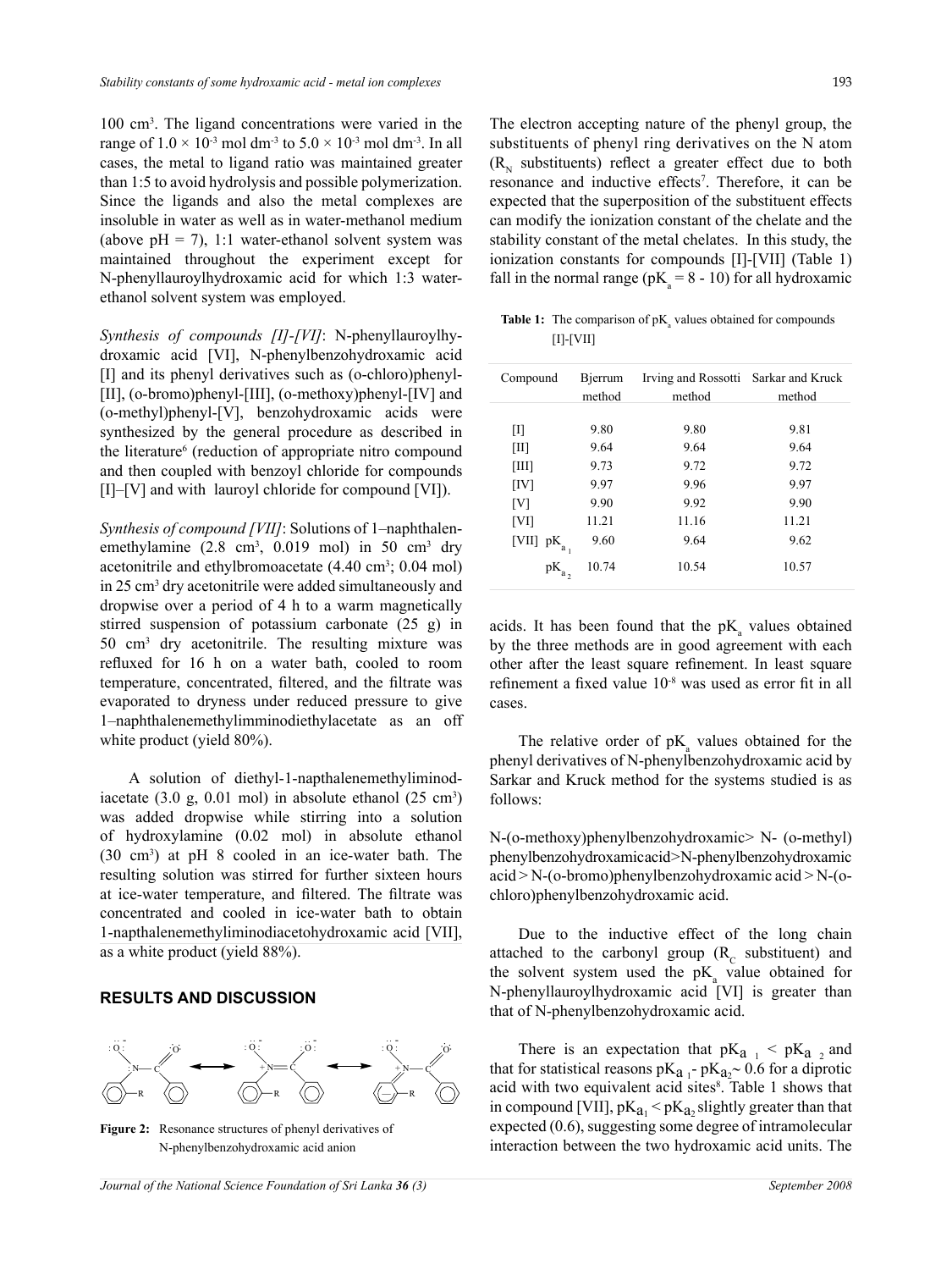enhanced difference in  $pK_{a_1}$  and  $\leq pK_{a_2}$  is due to a lower value for  $pK_{a_1}$ .

This is in agreement with deduction of Crumbliss *et al*. 8 where the stability of the conjugate base HA occurs



due to the interaction through H bonding between the hydroxamic acid functional groups associated with long chain or a big choromophore. The ab-inito calculations<sup>9</sup> carried out by our research group also confirm this. This intramolecular H-bonding formed in between the two hydroxamic acid groups is illustrated above:

In general, the stability constants calculated (Table 2-8) for all metal-ligand complexes of compounds [I]-[VII] by Bjerrum method, Irving and Rossotti method and Sarkar and Kruck method are in reasonably good agreement with each other after the least square refinement. For all metal ions [Fe(III), Cu(II) and Ni(II)] studied the distribution of species of the compounds [I]- [VI] in the physiological pH range  $(6.7 - 7.2)$  is almost



**Figure 3:** Species distribution of (a) Fe(III)-compound (I), (b) Cu(II)-compound (I), (c) Ni(II)-compound (I), (d) Fe(III) compound (VII), (e) Cu(II)-compound (VII), and (f) Ni(II)-compound (VII) using Sarkar and Kruck method as representative sets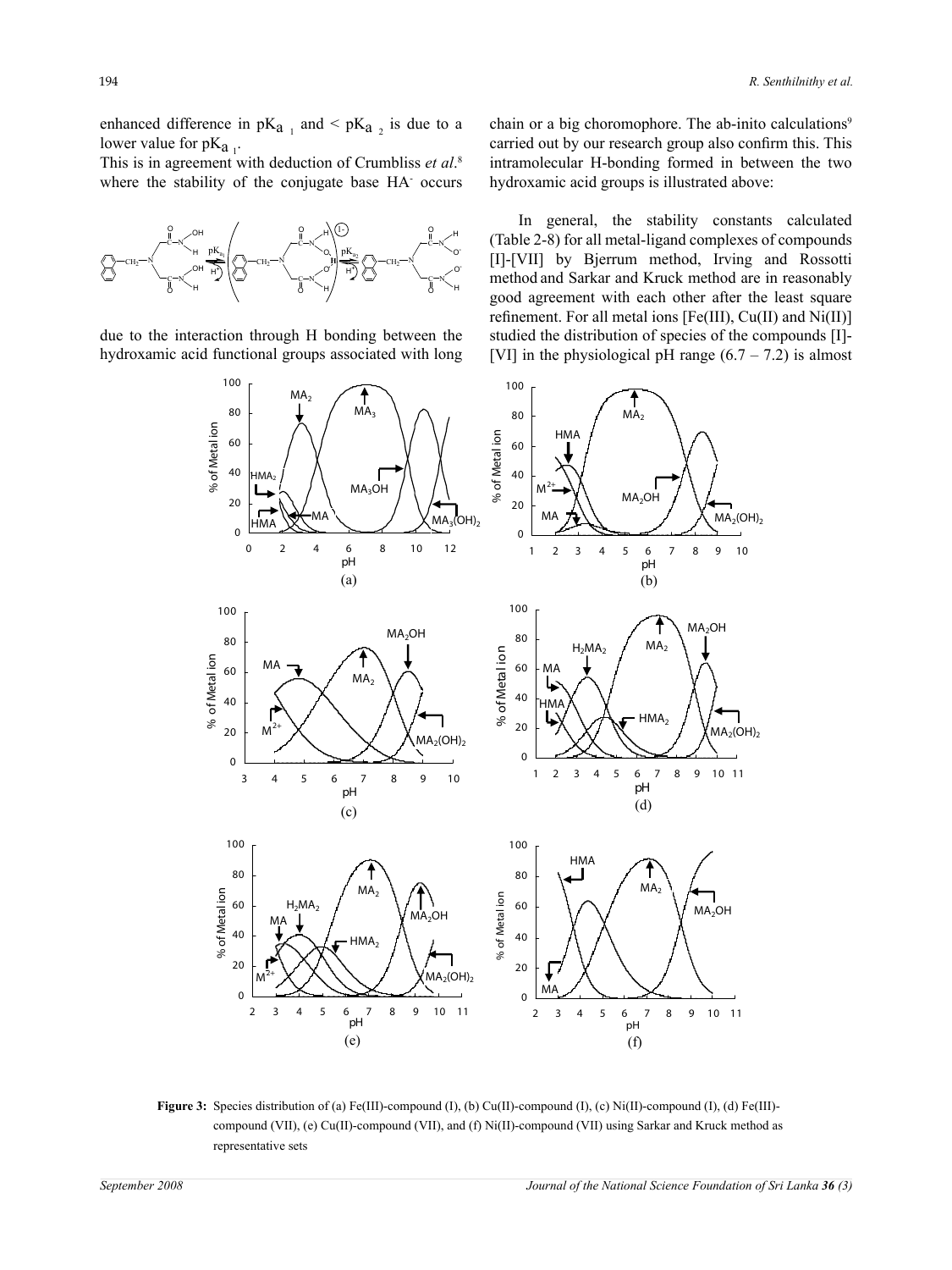identical, but in acidic and basic region the relative amount of species formed and the pH values of maxima are slightly different. The species distribution curves of Fe(III), Cu(II) and Ni(II) of N-phenylbenzohydroxamic acid are shown in Figure 3 (a)-(c) as a representative set and that of 1–naphthalenemethylimminodiacetohydroxamic

| Metal   |                         | Species            |                           | Bjerrum | Irving and Rossotti | Sarkar and Kruck | pH Range                 |
|---------|-------------------------|--------------------|---------------------------|---------|---------------------|------------------|--------------------------|
| ion     | $\mathbf{M}_{_{\rm p}}$ | $L_{\mathfrak{q}}$ | $\mathbf{H}_{\mathrm{r}}$ | method  | method              | method           |                          |
|         |                         |                    |                           |         |                     |                  |                          |
| Fe(III) | 1                       | 3                  | $-2$                      |         |                     | 36.24            | >10                      |
|         | $\mathbf{1}$            | 3                  | $-1$                      |         |                     | 33.70            | > 7.8                    |
|         | $\mathbf{1}$            | 3                  | $\boldsymbol{0}$          | 29.22   | 29.51               | 29.20            | $2 - 12$                 |
|         | 1                       | $\overline{2}$     | 1                         |         |                     | 21.87            | $2 - 4.5$                |
|         | 1                       | $\overline{2}$     | $\boldsymbol{0}$          | 19.35   | 19.63               | 20.17            | $2 - 6.8$                |
|         | 1                       | 1                  | 1                         |         |                     | 11.25            | < 3.5                    |
|         | $\mathbf{1}$            | $\mathbf{1}$       | $\mathbf{0}$              | 9.58    | 9.72                | 9.55             | < 4                      |
| Cu(II)  | 1                       | $\overline{2}$     | $-2$                      |         |                     | 25.54            | > 7.5                    |
|         | $\mathbf{1}$            | $\overline{2}$     | $-1$                      |         |                     | 21.28            | > 6                      |
|         | $\mathbf{1}$            | $\overline{0}$     | 3                         | 15.72   | 15.60               |                  | $\overline{\phantom{m}}$ |
|         | 1                       | $\overline{0}$     | $\overline{c}$            | 12.65   | 12.62               | 12.89            | $2 - 9$                  |
|         | 1                       | $\mathbf{1}$       | 1                         |         |                     | 10.14            | $2 - 5$                  |
|         | $\mathbf{1}$            | $\mathbf{1}$       | $\boldsymbol{0}$          | 7.20    | 7.29                | 7.17             | $2 - 5.5$                |
| Ni(II)  | 1                       | $\overline{2}$     | $-2$                      |         |                     | 14.34            | > 7.5                    |
|         | $\mathbf{1}$            | $\overline{2}$     | $-1$                      |         |                     | 11.44            | > 6                      |
|         | $\mathbf{1}$            | $\mathfrak{Z}$     | $\boldsymbol{0}$          | 12.72   | 12.78               |                  | $\qquad \qquad -$        |
|         | 1                       | $\overline{2}$     | $\boldsymbol{0}$          | 8.01    | 7.80                | 7.96             | $4 - 9$                  |
|         | 1                       | $\mathbf{1}$       | $\boldsymbol{0}$          | 4.25    | 4.33                | 4.11             | $4 - 8.5$                |

**Table 2:** The stability constant values (log β) for Fe(III), Cu(II) and Ni(II) complexes of N-phenylbenzohydroxamic acid (I) system

**Table 3:** The stability constant values (log β) for Fe(III), Cu(II) and Ni(II) complexes of N-(o-chloro)phenylbenzohydroxamic acid (II) system

| Metal   |              | Species        |                  | Bjerrum | Irving and Rossotti | Sarkar and Kruck | pH Range          |
|---------|--------------|----------------|------------------|---------|---------------------|------------------|-------------------|
| ion     | $M_{\rm p}$  | $L_q$          | $H_r$            | method  | method              | method           |                   |
| Fe(III) | 1            | 3              | $-2$             |         |                     | 34.25            | >10               |
|         | 1            | 3              | $-1$             |         |                     | 31.88            | > 7.7             |
|         | 1            | 3              | $\boldsymbol{0}$ | 28.21   | 28.51               | 27.36            | $2 - 12$          |
|         | 1            | $\overline{2}$ | $\boldsymbol{0}$ | 18.78   | 18.87               | 18.49            | $2 - 6$           |
|         | $\mathbf{1}$ | $\mathbf{1}$   | $\boldsymbol{0}$ | 9.35    | 9.15                | 8.63             | < 4               |
| Cu(II)  | 1            | $\overline{c}$ | $-2$             |         |                     | 25.31            | > 7.5             |
|         | $\mathbf{1}$ | $\mathbf{1}$   | $-2$             |         |                     | 21.06            | > 5.8             |
|         | 1            | 3              | $\mathbf{0}$     | 15.07   | 1514                |                  |                   |
|         | 1            | $\overline{2}$ | $\boldsymbol{0}$ | 12.48   | 12.16               | 12.21            | $2 - 9$           |
|         | $\mathbf{1}$ | $\mathbf{1}$   | 1                |         |                     | 9.74             | $< 5\,$           |
|         | $\mathbf{1}$ | $\mathbf{1}$   | $\boldsymbol{0}$ | 6.88    | 6.73                | 6.84             | $2 - 5$           |
| Ni(II)  | 1            | $\overline{c}$ | $-2$             |         |                     | 12.73            | > 7.3             |
|         | $\mathbf{1}$ | $\overline{2}$ | $-1$             |         |                     | 10.32            | > 6               |
|         | 1            | 3              | $\boldsymbol{0}$ | 12.17   | 12.18               |                  | $\qquad \qquad -$ |
|         | $\mathbf{1}$ | $\overline{c}$ | $\boldsymbol{0}$ | 7.48    | 7.53                | 7.28             | $4 - 9$           |
|         | 1            | $\mathbf{1}$   | $\boldsymbol{0}$ | 3.83    | 3.83                | 3.83             | $4 - 8.5$         |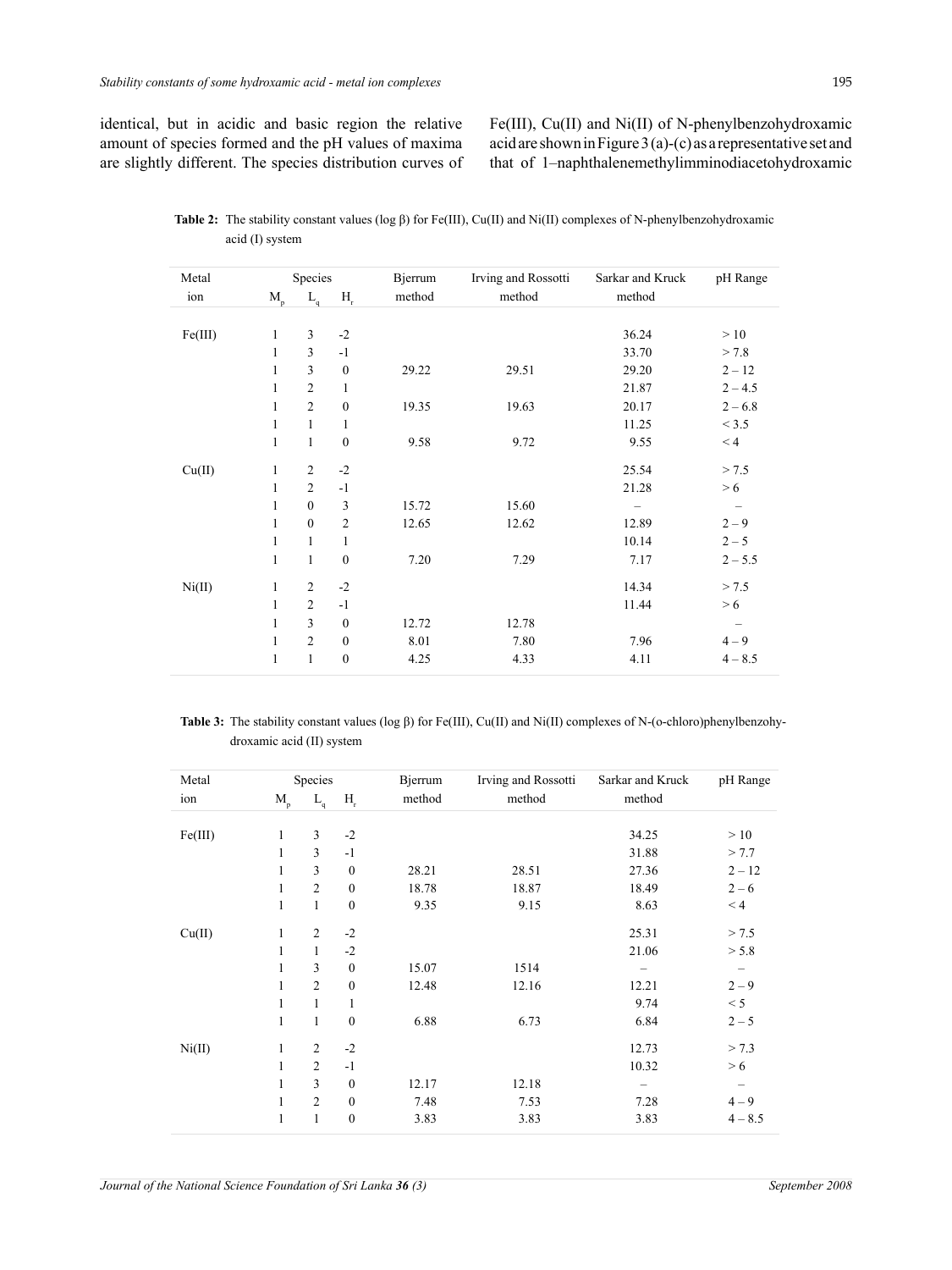| Metal   | Species      |                |                  | Bjerrum | Irving and Rossotti | Sarkar and Kruck | pH Range  |
|---------|--------------|----------------|------------------|---------|---------------------|------------------|-----------|
| ion     | $M_{\rm p}$  | $L_q$          | $H_r$            | method  | method              | method           |           |
|         |              |                |                  |         |                     |                  |           |
| Fe(III) | $\mathbf{1}$ | 3              | $-2$             |         |                     | 35.58            | >10       |
|         | $\mathbf{1}$ | 3              | $-1$             |         |                     | 33.23            | > 8       |
|         | 1            | $\overline{3}$ | $\boldsymbol{0}$ | 28.71   | 28.99               | 28.80            | $2 - 12$  |
|         | 1            | $\overline{c}$ | $\mathbf{1}$     |         |                     | 21.23            | < 4.5     |
|         | 1            | $\overline{2}$ | $\boldsymbol{0}$ | 19.06   | 19.19               | 19.53            | $2 - 6.5$ |
|         | 1            | $\mathbf{1}$   | $\boldsymbol{0}$ | 9.46    | 9.47                | 8.81             | < 4       |
| Cu(II)  | $\mathbf{1}$ | $\overline{c}$ | $-2$             |         |                     | 25.42            | >7        |
|         | $\mathbf{1}$ | $\overline{2}$ | $-1$             |         |                     | 21.17            | > 5.5     |
|         | 1            | $\overline{3}$ | $\boldsymbol{0}$ | 15.19   | 15.18               |                  | -         |
|         | 1            | $\overline{c}$ | $\boldsymbol{0}$ | 12.41   | 12.41               | 12.48            | $2 - 9$   |
|         | $\mathbf{1}$ | $\mathbf{1}$   | $\mathbf{1}$     |         |                     | 9.83             | $2 - 5$   |
|         | 1            | $\mathbf{1}$   | $\boldsymbol{0}$ | 6.95    | 6.90                | 6.91             | $2 - 6$   |
| Ni(II)  | $\mathbf{1}$ | $\overline{c}$ | $-2$             |         |                     | 13.03            | > 7.5     |
|         | $\mathbf{1}$ | $\overline{2}$ | $-1$             |         |                     | 10.51            | > 6.2     |
|         | 1            | $\overline{3}$ | $\boldsymbol{0}$ | 12.35   | 12.46               |                  | -         |
|         | 1            | $\overline{2}$ | $\boldsymbol{0}$ | 7.71    | 7.66                | 7.51             | $4 - 9$   |
|         | 1            | $\mathbf{1}$   | $\boldsymbol{0}$ | 4.00    | 4.09                | 4.03             | $4 - 8$   |

**Table 4:** The stability constant values (log β) for Fe(III), Cu(II) and Ni(II) complexes of N-(o-bromo)phenyl benzohydroxamic acid (III) system

**Table 5:** The stability constant values (log β) for Fe(III), Cu(II) and Ni(II) complexes of N-(o-methoxy)phenyl benzohydroxamic acid (IV) system

| Metal   |                      | Species        |                  | Bjerrum | Irving and Rossotti | Sarkar and Kruck  | pH Range                 |
|---------|----------------------|----------------|------------------|---------|---------------------|-------------------|--------------------------|
| ion     | $\mathbf{M}_{\rm p}$ | $L_q$          | $H_r$            | method  | method              | method            |                          |
|         |                      |                |                  |         |                     |                   |                          |
| Fe(III) | $\mathbf{1}$         | 3              | $-2$             |         |                     | 36.90             | >10                      |
|         | 1                    | 3              | $-1$             |         |                     | 34.37             | > 7.8                    |
|         | 1                    | 3              | $\boldsymbol{0}$ | 30.41   | 30.42               | 29.87             | $2 - 12$                 |
|         | 1                    | $\overline{c}$ | $\boldsymbol{0}$ | 20.12   | 20.24               | 21.30             | $2 - 7.5$                |
|         | 1                    | $\mathbf{1}$   | $\mathbf{1}$     |         |                     | 12.28             | $<$ 3                    |
|         | 1                    | 1              | $\boldsymbol{0}$ | 10.41   | 10.16               | 10.58             | < 4.5                    |
| Cu(II)  | $\mathbf{1}$         | $\overline{c}$ | $-2$             |         |                     | 26.52             | >7                       |
|         | $\mathbf{1}$         | $\overline{c}$ | $-1$             |         |                     | 22.26             | > 5.5                    |
|         | 1                    | 3              | $\boldsymbol{0}$ | 15.94   | 15.93               |                   | $\overline{\phantom{a}}$ |
|         | 1                    | $\overline{c}$ | $\boldsymbol{0}$ | 13.21   | 13.25               | 13.02             | $2 - 9$                  |
|         | 1                    | $\mathbf{1}$   | $\mathbf{1}$     |         |                     | 10.78             | $2 - 5$                  |
|         | 1                    | $\mathbf{1}$   | $\boldsymbol{0}$ | 7.60    | 7.56                | 7.59              | $2 - 6.5$                |
| Ni(II)  | $\mathbf{1}$         | $\overline{c}$ | $-2$             |         |                     | 15.04             | > 7.5                    |
|         | 1                    | $\overline{c}$ | $-1$             |         |                     | 12.04             | > 6.5                    |
|         | 1                    | 3              | $\boldsymbol{0}$ | 15.62   | 15.75               | $\qquad \qquad -$ | $\qquad \qquad -$        |
|         | $\mathbf{1}$         | $\overline{2}$ | $\boldsymbol{0}$ | 8.91    | 8.95                | 8.51              | $4 - 9$                  |
|         | 1                    | 1              | $\mathbf{1}$     |         |                     | 7.10              | < 6                      |
|         | 1                    | 1              | $\boldsymbol{0}$ | 4.60    | 4.59                | 4.70              | $4 - 8.5$                |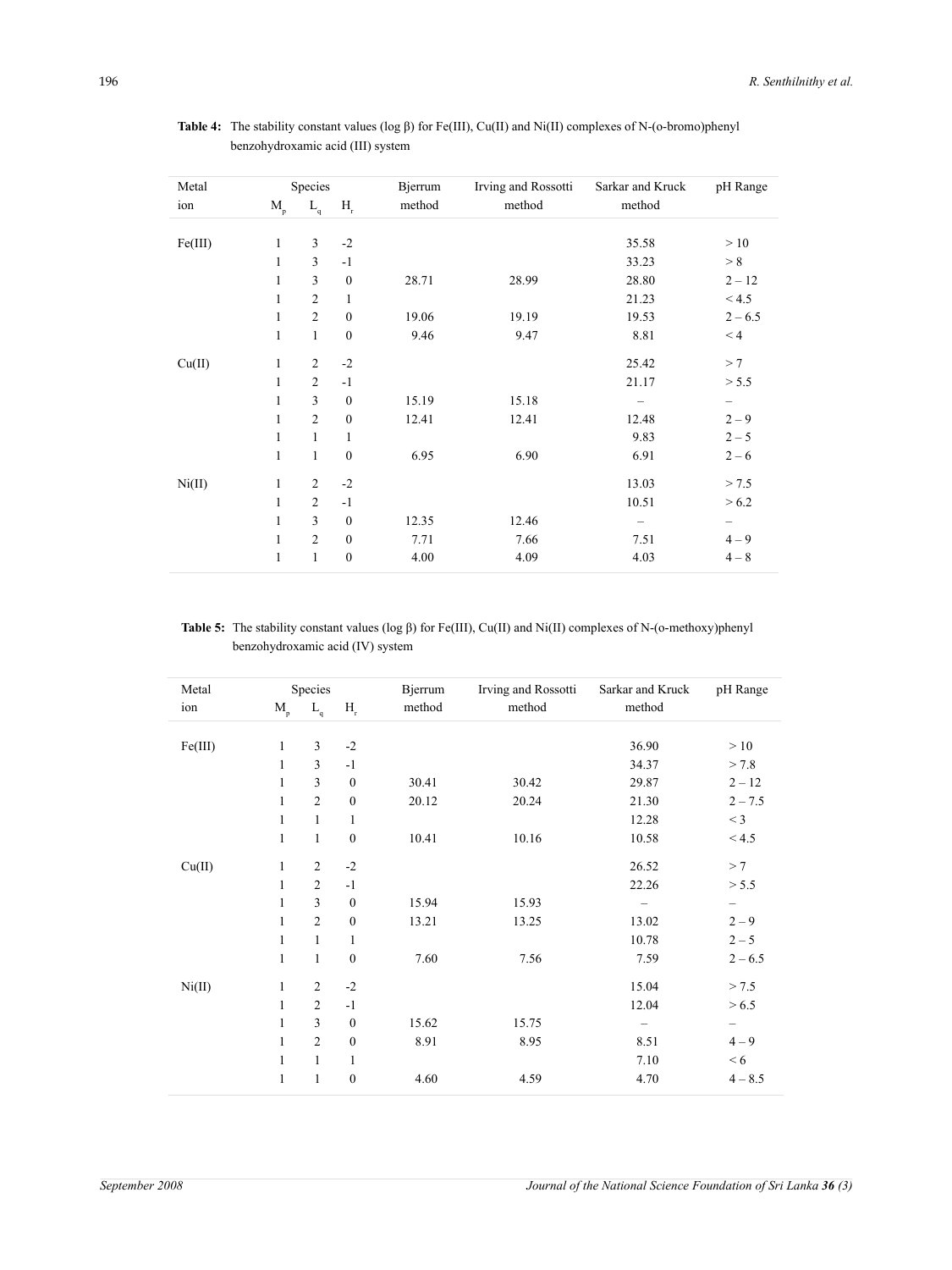| Metal   |              | Species                    |                           | <b>Bjerrum</b> | Irving and Rossotti | Sarkar and Kruck | pH Range  |
|---------|--------------|----------------------------|---------------------------|----------------|---------------------|------------------|-----------|
| ion     | $M_{\rm p}$  | $\mathcal{L}_{\mathsf{q}}$ | $\mathbf{H}_{\mathrm{r}}$ | method         | method              | method           |           |
|         |              |                            |                           |                |                     |                  |           |
| Fe(III) | $\mathbf{1}$ | 3                          | $-1$                      |                |                     | 34.19            | > 7.8     |
|         | 1            | 3                          | $\boldsymbol{0}$          | 29.86          | 30.00               | 29.66            | $2 - 12$  |
|         | 1            | $\overline{2}$             | $\mathbf{1}$              |                |                     | 22.19            | $2 - 4.5$ |
|         | $\mathbf{1}$ | $\overline{2}$             | $\boldsymbol{0}$          | 19.75          | 19.91               | 20.49            | $2 - 7$   |
|         | 1            | $\mathbf{1}$               | 1                         |                |                     | 11.47            | $<$ 3     |
|         | 1            | $\mathbf{1}$               | $\boldsymbol{0}$          | 9.96           | 10.00               | 9.77             | < 4       |
| Cu(II)  | $\mathbf{1}$ | $\overline{c}$             | $-2$                      |                |                     | 25.87            | >7        |
|         | $\mathbf{1}$ | $\overline{2}$             | $-1$                      |                |                     | 21.61            | > 5.5     |
|         | 1            | 3                          | $\boldsymbol{0}$          | 15.88          | 15.76               |                  |           |
|         | 1            | $\overline{c}$             | $\boldsymbol{0}$          | 13.01          | 13.07               | 12.97            | $2 - 9$   |
|         | 1            | $\mathbf{1}$               | $\mathbf{1}$              |                |                     | 10.43            | $2 - 5$   |
|         | 1            | 1                          | $\boldsymbol{0}$          | 7.32           | 7.31                | 7.38             | $2 - 6$   |
| Ni(II)  | $\mathbf{1}$ | $\overline{2}$             | $-2$                      |                |                     | 14.45            | > 7.5     |
|         | $\mathbf{1}$ | $\overline{2}$             | $-1$                      |                |                     | 11.65            | > 6       |
|         | $\mathbf{1}$ | 3                          | $\boldsymbol{0}$          | 14.27          | 14.17               |                  | —         |
|         | $\mathbf{1}$ | $\overline{c}$             | $\boldsymbol{0}$          | 8.80           | 8.64                | 8.30             | $4 - 9$   |
|         | $\mathbf{1}$ | $\mathbf{1}$               | $\mathbf{1}$              |                |                     | 6.62             | ${}< 6.4$ |
|         | 1            | 1                          | $\boldsymbol{0}$          | 4.47           | 4.49                | 4.38             | $4 - 8$   |

**Table 6:** The stability constant values (log β) for Fe(III), Cu(II) and Ni(II) complexes of N-(o-methyl)phenylbenzo hydroxamic acid (V) system

**Table 7:** The stability constant values (log β) for Fe(III), Cu(II) and Ni(II) complexes of N-phenyllauroylhydroxamic acid (VI) system.

| Metal   |                         | Species           |                                 | Bjerrum | Irving and Rossotti | Sarkar and Kruck | pH Range          |
|---------|-------------------------|-------------------|---------------------------------|---------|---------------------|------------------|-------------------|
| ion     | $\mathbf{M}_{_{\rm p}}$ | $\underline{L}_q$ | $\mathbf{H}_{_{\! \mathrm{r}}}$ | method  | method              | method           |                   |
|         |                         |                   |                                 |         |                     |                  |                   |
| Fe(III) | $\mathbf{1}$            | 3                 | $-1$                            |         |                     | 34.03            | >11               |
|         | $\mathbf{1}$            | 3                 | $\boldsymbol{0}$                | 33.47   | 33.75               | 32.88            | $3 - 12$          |
|         | $\mathbf{1}$            | $\overline{2}$    | $\boldsymbol{0}$                | 23.17   | 23.50               | 23.43            | $2 - 8$           |
|         | $\mathbf{1}$            | $\mathbf{1}$      | $\mathbf{1}$                    |         |                     | 13.36            | $<$ 3             |
|         | $\mathbf{1}$            | $\mathbf{1}$      | $\boldsymbol{0}$                | 11.99   | 11.93               | 11.92            | $2 - 5.5$         |
| Cu(II)  | $\mathbf{1}$            | $\overline{2}$    | $-2$                            |         |                     | 26.44            | > 7.2             |
|         | $\mathbf{1}$            | $\overline{2}$    | $-1$                            |         |                     | 22.33            | > 5.6             |
|         | $\mathbf{1}$            | 3                 | $\boldsymbol{0}$                | 16.06   | 16.19               |                  | $\qquad \qquad -$ |
|         | $\mathbf{1}$            | $\overline{2}$    | $\boldsymbol{0}$                | 13.39   | 13.55               | 13.32            | $2 - 9$           |
|         | $\mathbf{1}$            | $\mathbf{1}$      | 1                               |         |                     | 10.69            | < 5               |
|         | $\mathbf{1}$            | $\mathbf{1}$      | $\boldsymbol{0}$                | 8.01    | 8.02                | 7.99             | $2 - 6.5$         |
| Ni(II)  | $\mathbf{1}$            | 2                 | $-2$                            |         |                     | 17.35            | > 7.2             |
|         | $\mathbf{1}$            | 2                 | $-1$                            |         |                     | 13.23            | > 6.7             |
|         | $\mathbf{1}$            | $\overline{3}$    | $\boldsymbol{0}$                | 17.22   | 17.23               | -                | $\qquad \qquad -$ |
|         | $\mathbf{1}$            | $\overline{2}$    | $\boldsymbol{0}$                | 9.77    | 9.82                | 9.76             | $4 - 9$           |
|         | $\mathbf{1}$            | $\mathbf{1}$      | 1                               |         |                     | 7.56             | < 6               |
|         | $\mathbf{1}$            | 1                 | $\boldsymbol{0}$                | 4.94    | 4.88                | 4.99             | $4 - 8$           |